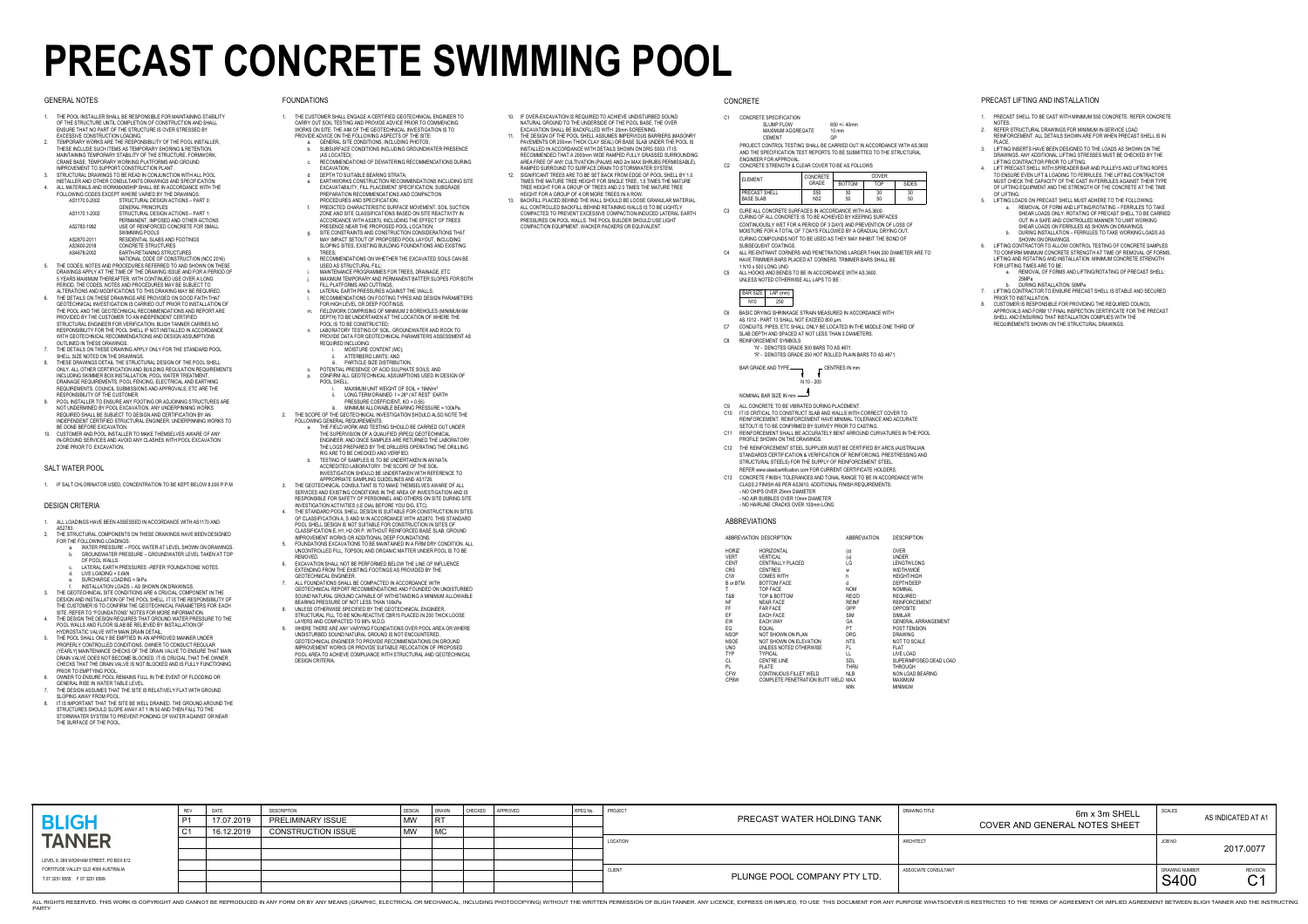

S401

THIS WORK IS COPYRIGHT AND CANNOT BE REPRODUCED IN ANY FORM OR BY ANY MEANS (GRAPHIC, ELECTRICAL OR MECHANICAL OR MECHANICAL OR MECHANICAL, INCLUDING PHOTOCOPYING) WITHOUT THE WRITTEN PERMISSION OF BLIGH TANNER. ANY LICENC PARTY





|  | 300 |    |
|--|-----|----|
|  |     | ⊕  |
|  |     |    |
|  |     |    |
|  |     | 49 |
|  |     |    |
|  |     |    |
|  | ┃   |    |



| <b>BLIGH</b>                                                                                                       | 17.07.2019 | <b>DESCRIPTION</b><br><b>PRELIMINARY ISSUE</b> | JESIGN<br>$\mid$ MW |    | APPROVED<br><b>CHECKED</b> | RPEQ No. | PROJECT<br>PRECAST WATER HOLDING TANK              | DRAWING TITLE<br>6m x 3m SHELL<br><b>GENERAL ARRANGEMENT PLAN AND SECTIONS</b> | SCALES                 | AS INDICATED AT A                                |
|--------------------------------------------------------------------------------------------------------------------|------------|------------------------------------------------|---------------------|----|----------------------------|----------|----------------------------------------------------|--------------------------------------------------------------------------------|------------------------|--------------------------------------------------|
| <b>TANNER</b>                                                                                                      | 16.12.2019 | <b>CONSTRUCTION ISSUE</b>                      | $\vert$ MW          | MC |                            |          | LOCATION                                           | ARCHITECT                                                                      | JOB NO                 | 2017.0077                                        |
| LEVEL 9, 269 WICKHAM STREET, PO BOX 612<br>FORTITUDE VALLEY QLD 4006 AUSTRALIA<br>T 07 3251 8555    F 07 3251 8599 |            |                                                |                     |    |                            |          | CLIEN <sup>-</sup><br>PLUNGE POOL COMPANY PTY LTD. | ASSOCIATE CONSULTANT                                                           | DRAWING NUMBER<br>S401 | <b>REVISION</b><br>⌒ィ<br>$\mathbf\triangleright$ |

| <b>ISULTANT</b><br>DRAWING NUMBER<br>S401                               | <b>REVISION</b>    |
|-------------------------------------------------------------------------|--------------------|
| JOB NO                                                                  | 2017.0077          |
| <b>SCALES</b><br>6m x 3m SHELL<br>GENERAL ARRANGEMENT PLAN AND SECTIONS | AS INDICATED AT A1 |
|                                                                         |                    |

CAST-IN LIFTING LUG INSERTS NOT SHOWN. REFER PLAN AND SECTIONS FOR LOCATIONS

1 N.T.S SCALE

## 3D PERSPECTIVE VIEWS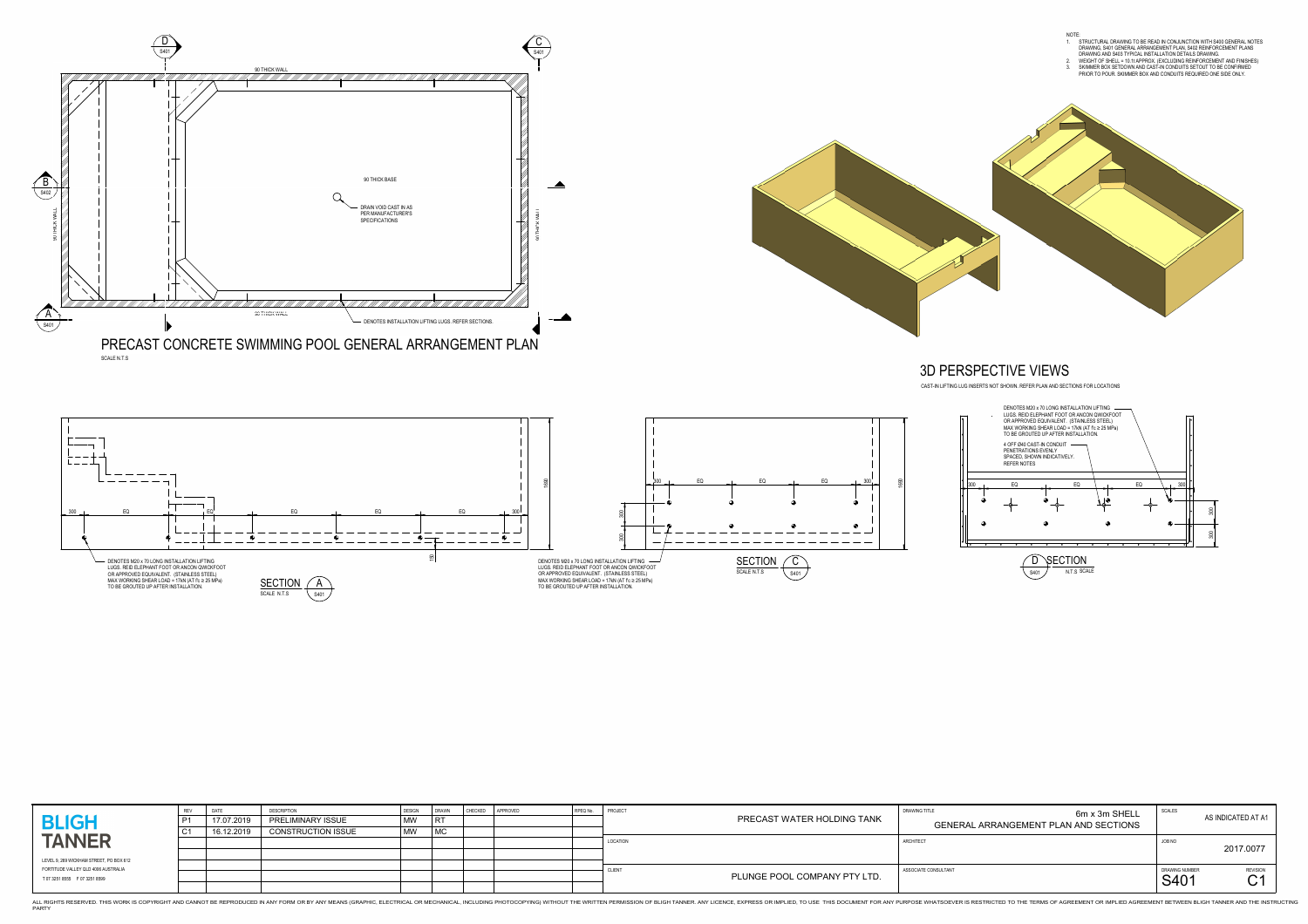

SCALE N.T.S



SCALE N.T.S



| <b>BLIGH</b>                                                            | REV<br>P1<br>C <sub>1</sub> | 17.07.2019<br>16.12.2019 | <b>DESCRIPTIO</b><br><b>PRELIMINARY ISSUE</b><br><b>CONSTRUCTION ISSUE</b> | $\mid$ MW $\mid$<br>$\mid$ MW $\mid$ | <b>DRAWN</b> | <b>CHECKED</b> | APPROVED | RPEQ No. | PROJECT         | PRECAST WATER HOLDING TANK   | <b>DRAWING TITLE</b> | 6m x 3m SHELL<br>REINFORCEMENT PLAN AND SECTIONS | <b>SCALES</b>          | AS INDICATED AT A          |
|-------------------------------------------------------------------------|-----------------------------|--------------------------|----------------------------------------------------------------------------|--------------------------------------|--------------|----------------|----------|----------|-----------------|------------------------------|----------------------|--------------------------------------------------|------------------------|----------------------------|
| <b>TANNER</b><br>LEVEL 9, 269 WICKHAM STREET, PO BOX 612                |                             |                          |                                                                            |                                      |              |                |          |          | <b>LOCATION</b> |                              | <b>ARCHITECT</b>     |                                                  | JOB NO                 | 2017.0077                  |
| FORTITUDE VALLEY QLD 4006 AUSTRALIA<br>T 07 3251 8555    F 07 3251 8599 |                             |                          |                                                                            |                                      |              |                |          |          | <b>CLIENT</b>   | PLUNGE POOL COMPANY PTY LTD. | ASSOCIATE CONSULTANT |                                                  | DRAWING NUMBER<br>S402 | <b>REVISION</b><br>⌒ィ<br>U |

PARTY

NOTE: REFER SECTION B ON DRG S101 FOR VERTICAL WALL REINFORCEMENT SETOUT AT STEPS.

THIS WORK IS COPYRIGHT AND CANNOT BE REPRODUCED IN ANY FORM OR BY ANY MEANS (GRAPHIC, ELECTRICAL OR MECHANICAL OR MECHANICAL OR MECHANICAL, INCLUDING PHOTOCOPYING) WITHOUT THE WRITTEN PERMISSION OF BLIGH TANNER. ANY LICENC

|                                                  | DRAWING NUMBER<br>S402 | <b>REVISION</b><br>C <sup>1</sup> |
|--------------------------------------------------|------------------------|-----------------------------------|
|                                                  | JOB NO                 | 2017.0077                         |
| 6m x 3m SHELL<br>REINFORCEMENT PLAN AND SECTIONS | <b>SCALES</b>          | AS INDICATED AT A1                |

### TYPICAL WALL TO WALL MITRE CORNER DETAILWALL TO SLAB MITRE JOINT SIMILAR